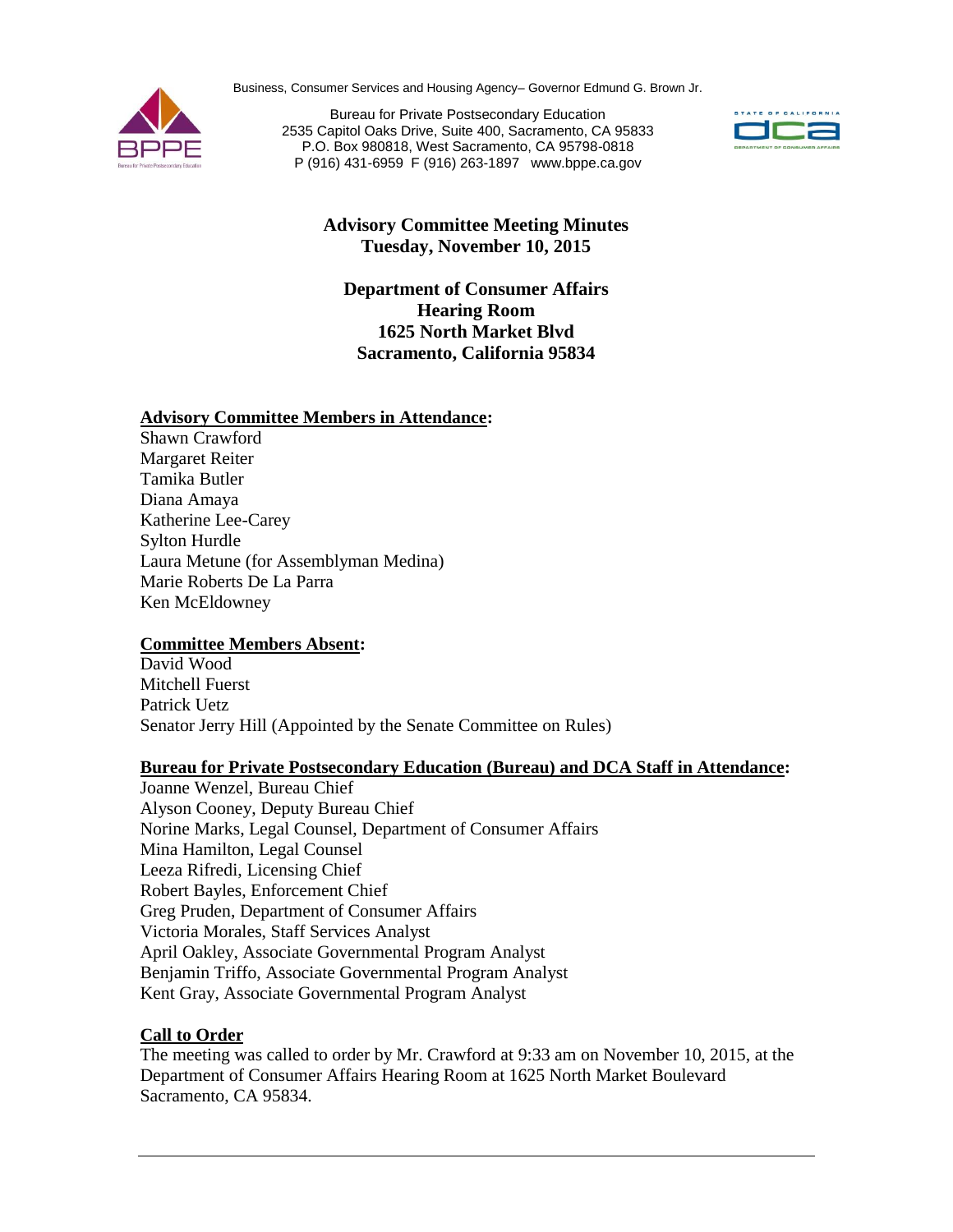## **Agenda Item # 1 - Welcome and Introductions**

Mr. Crawford welcomed the Advisory Committee, BPPE staff, DCA staff, and the public to the meeting. Staff counsel is noted as present.

## **Agenda Item #2 – Public Comments on Items not on the Agenda.**

Angela Perry, Public Advocates, wanted to thank Ms. Wenzel and the Bureau for providing all the materials in writing for the meeting. Secondly, Ms. Perry wants to encourage the Bureau to increase outreach to students of closed schools. Ms. Wenzel asked Ms. Perry's assistance with reaching these students, and requested that any ideas that she has be emailed to Ms. Wenzel.

Megumi Tsutsui, Housing and Economic Rights Advocates (HERA), noted that the group she works for has been actively conducting workshops for Corinthian students regarding their rights and options. Ms. Tsutsui noted that many former students do not know what their options are, and she would encourage the Bureau to conduct additional outreach to these students. Ms. Tsutsui also encourages the Bureau to increase their enforcement activities to prevent students from getting into similar situations such as those experienced by Corinthian students. She also noted that issuing a fine to a school is not a sufficient enforcement action, and she wonders why some schools have not had their licenses revoked or suspended.

No further public comment.

### **Agenda Item #3 – Approval of Minutes- August 19, 2015**

Ms. Reiter noted that she appreciates the added detail to the minutes, as it is very helpful. She also commented on agenda item three from the August 19, 2015 meeting, stating that her comments were to "move to approve minutes as corrected". Mr. McEldowney motioned to approve the minutes, Ms. Butler seconded the motion. (Ms. Roberts De La Parra: Aye; Ms. Butler: Aye; Ms. Amaya: Aye; Ms. Reiter: Aye; Mr. Crawford: Aye; Ms. Lee-Carey: Aye; Mr. Hurdle: Aye; Mr. McEldowney: Aye). The motion passed.

## **Agenda Item #4 – Remarks by Awet Kidane, Director, Department of Consumer Affairs**

Mr. Kidane began by making note of the progress that the Bureau has made, but also of the work that still needs to be done. Additional resources have been beneficial, and have helped decrease the licensing and complaint backlog.

Mr. Kidane also noted that the Bureau has been going through sunset review, and that the report will be provided to the Legislature by December  $1<sup>st</sup>$ . He stated that since the previous sunset review, the Bureau has made progress in areas such as: instituting quarterly Advisory Committee meetings; promulgating regulations for accreditation, compliance and complaint prioritization, and STRF; approving for profit Title 38 recipients; establishing the Task Force on Innovative Subject Matters; and posting denials on the Bureau website.

In regards to the Bureau's IT needs, there should be a new system in place by early 2016 that will help prioritize complaints and compliance inspections.

Mr. Kidane also mentioned that he is pleased with the work the Bureau has done with students who have been affected by school closures (transcripts and other matters).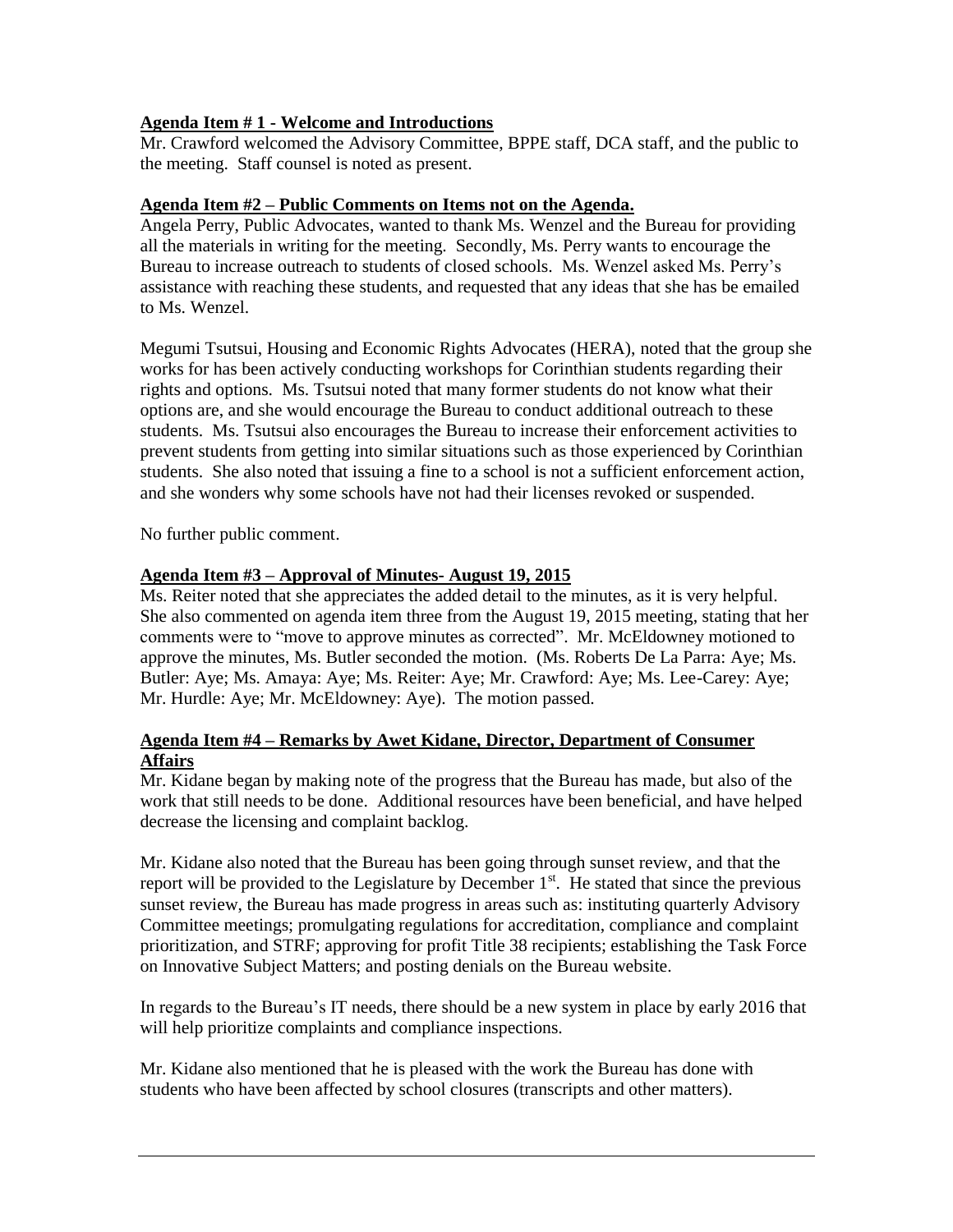Ms. Reiter confirmed with Mr. Kidane that the IT system that is on track is indeed the substitute system, and followed up by asking about the status of a permanent solution. Mr. Kidane stated that the timeline associated with a new system will be known once there has been a finalized cost benefit analysis. Ms. Reiter asked if there is currently a consultant in place to conduct this analysis. Mr. Kidane stated that currently the Department is in the contracting process, and he will report back to the Advisory Committee once he has additional information.

Ms. Reiter also asked Mr. Kidane what he thinks the Bureau can do to further assist Corinthian students who are facing much confusion. Mr. Kidane stated that he agrees with Ms. Wenzel's comments that the Bureau has conducted outreach (both at closing and after) and if there are any additional ideas, the Bureau is open to them. Ms. Reiter recommended reaching out to Ms. Tsutsui and her organization.

No public comment.

#### **Agenda Item #5 – Update on the Progress of the Task Force on High-Demand Technology Fields Established Pursuant to California Education Code Section 94880.1**

Mr. Crawford began by providing an update on the Task Force, stating that there is currently a draft version of the report, and that the final meeting on December 1, 2015 will include a page by page review of the report. The final report will be submitted to the Advisory Committee by January 1, 2016.

Ms. Lee-Carey asked if the Task Force has been keeping track of ideas that have been proposed at the U.S. Department of Education that pertain to High Technology Programs. Mr. Crawford stated that the Task Force is aware of the happenings; however, they approached the report under the current landscape. Ms. Roberts De La Parra added that the Task Force focused on ensuring that the recommendations that they make are beneficial for students.

Mr. McEldowney asked if the makeup of the Task Force was similar to that of the Advisory Committee (institution representatives, public advocates, etc.). Ms. Wenzel stated that there are two Advisory Committee members, two institutional members, and an industry expert. She also noted that the Bureau reviewed complaints that they had received on these types of schools, and provided summaries to the Task Force so they can be aware of the issues that students are facing. The Task Force also heard from students of the institutions to learn about the variety of experiences that they had. Ms. Butler said that she echoes the concerns that Mr. McEldowney stated.

Ms. Reiter noted that she had a few comments after reviewing the draft report. She observed that some coding schools are being purchased by accredited institutions, and wants to know if the Task Force has considered this and how it would affect the disclosures that are provided to students. She also added that there is mention of student complaints in the report; however, there are no specifics. It may be beneficial to reach out to legal aid organizations, or the U.S. Department of Education to see what complaints they have received. Ms. Reiter also recommended that the Task Force review the portion of the report that speaks on the history of the Bureau. She also recommended that there be more clarity around the Task Force recommended modified School Performance Fact Sheet. Finally, Ms. Reiter requested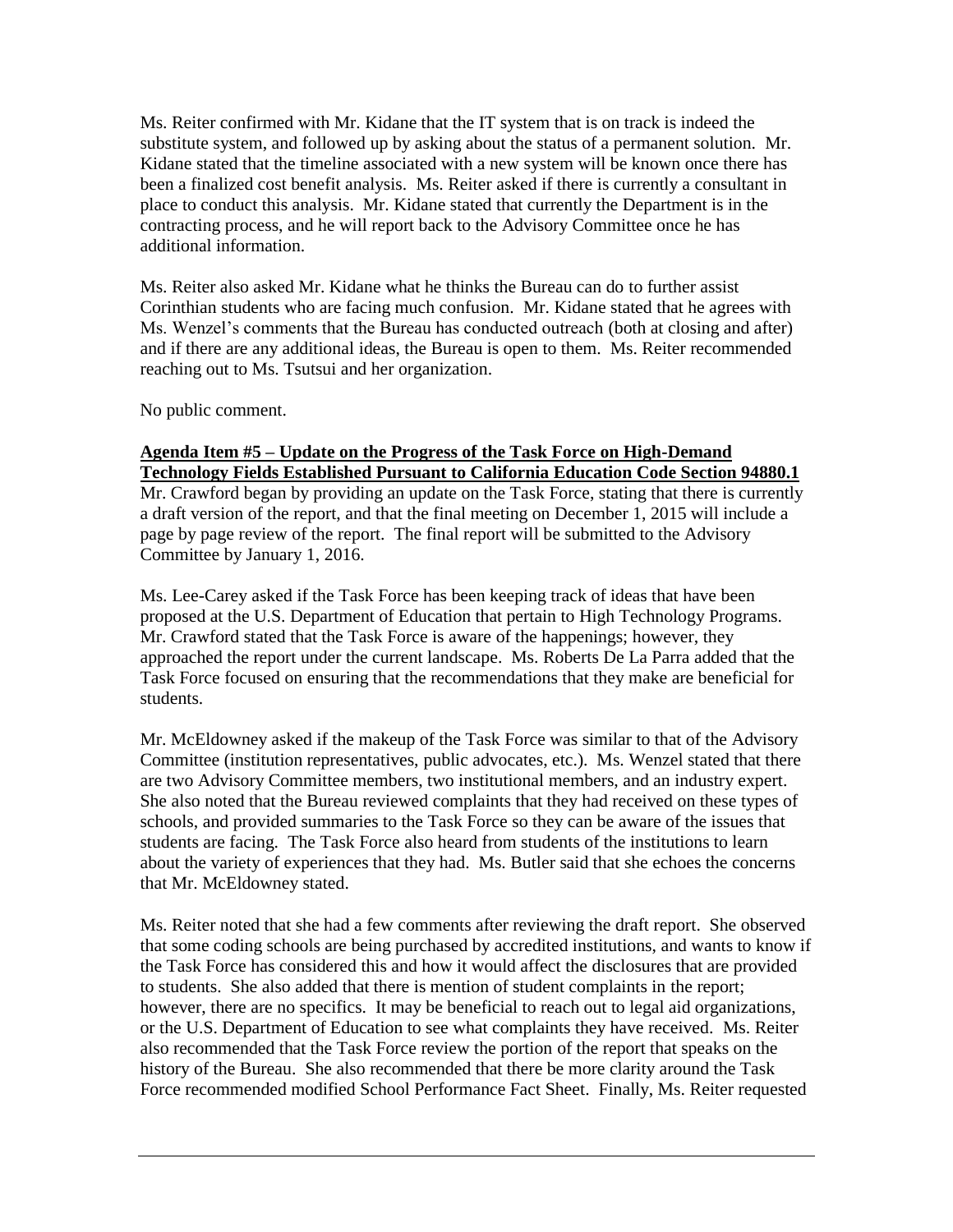that there be information provided on program cost, as well as data on completion and placement rates.

Ms. Roberts De La Parra stated that even though there was no dedicated consumer advocate on the Task Force, this vantage point was reviewed at length. The Task Force wanted to ensure that the needs of all students were met, and that all issues were viewed from multiple perspectives. Ms. Reiter added that this is good information to know, however, having additional information regarding completion and placement rates would be very beneficial.

Mr. Crawford added that all Task Force meeting minutes are on the Bureau's website, and they will also be attached to the final report.

Robert Johnson, California Association of Private Postsecondary Schools, noted that he appreciates the efforts of the Task Force, and that it has been taking new thinking and has driven it in different ways. He added that he hopes that the Advisory Committee views the report as something new and from multiple perspectives, and to not come to conclusions based off of past experiences.

Angela Perry, Public Advocates, shares the concerns about the lack of students, consumer advocates, or employer representatives. She does appreciate the effort the Bureau put forward in regards to providing student complaints to the Task Force.

No further public comments.

### **Agenda Item #6- Bureau Operations Update**

#### **(a). Strategic Plan – Joanne Wenzel**

Ms. Wenzel began by stating that she will defer to Robert Bayles, who has been actively working with SOLID to draft the Bureau's Strategic Plan.

Mr. Bayles noted that the Bureau and SOLID are currently developing a survey that will be provided to various stakeholders, and that there will be focus group meetings with executive staff and managers. Advisory Committee members should be receiving an email that will ask for comments, contain the survey that is being developed, and a request for a one-on-one interview. The goal is to have the Strategic Plan completed by February.

Ms. Reiter asked for details about what the Strategic Plan will include. Mr. Bayles stated that the plan will be a document that helps guide the Bureau in meeting their mission over the next several years.

### **(b). Enforcement Report – Robert Bayles**

Mr. McEldowney began by asking Mr. Bayles if he could provide a background on the 1000 outstanding complaints (i.e. the oldest complaint, prioritization of complaints, etc.). Ms. Wenzel stated that she does not have this data with her, but it is available. However, these numbers are down from previous numbers, and are currently below 1000 pending complaints. Of those complaints, over a third are internally generated. An estimate for the average time to close a complaint is around 555 days. Mr. McEldowney requested a breakdown of this data for the next meeting.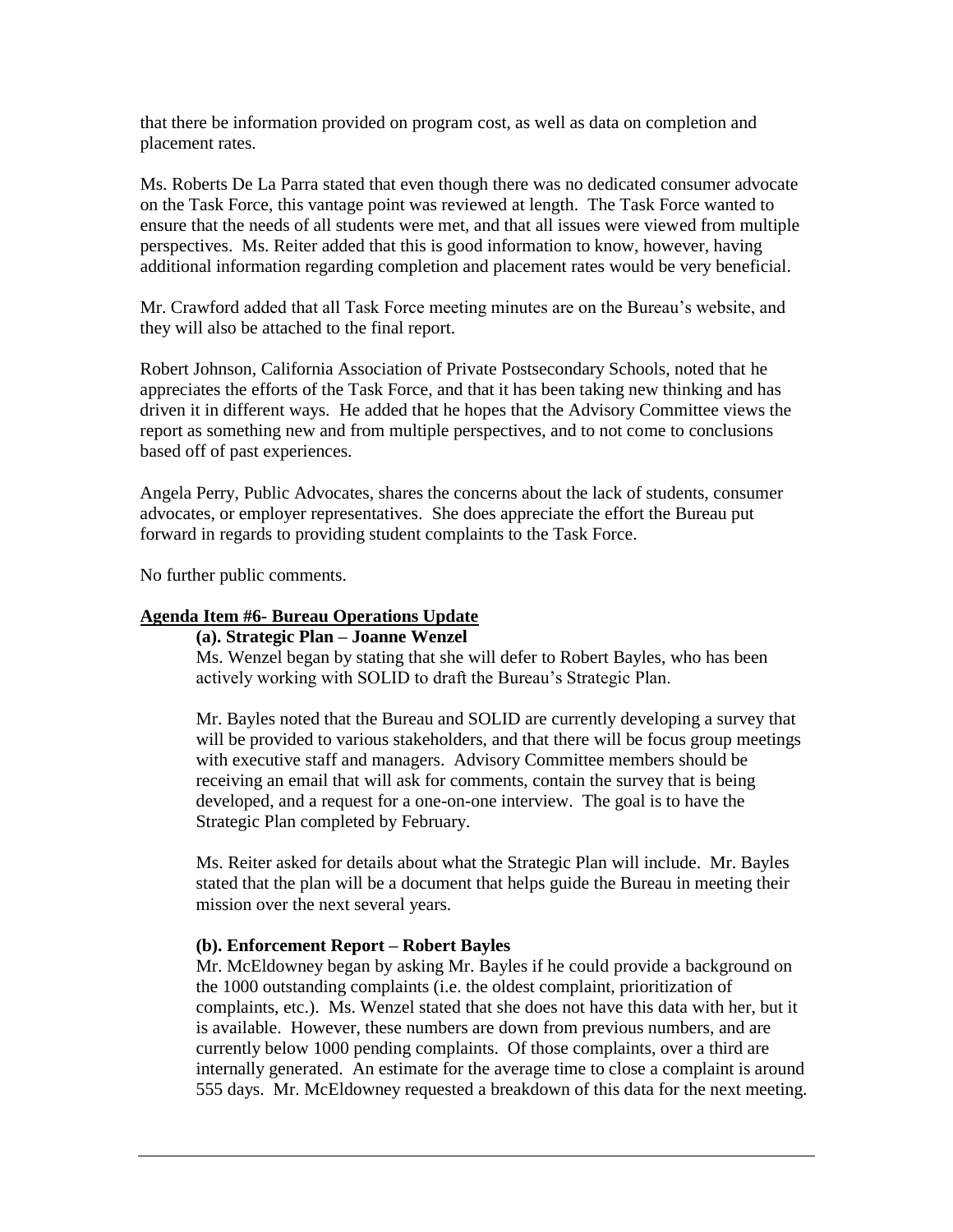Ms. Reiter asked if the Bureau can provide the length of time it takes from receipt of complaint to assignment for investigation. Ms. Wenzel stated that currently it is less than ten days. Ms. Reiter followed up by asking if the Bureau has a goal for when they can say that all of the complaints being worked are from a certain point (six months, three months, etc.). Ms. Wenzel said that the goal is to have the turnaround time be 180 days, and that the Bureau should be able to get there within 2-3 years. Even though there have been additional complaint investigators hired, it takes a while for new hires to get up to speed (up to six months). Ms. Butler asked if the 2-3 year window will decrease once these new employees get up to speed. Ms. Wenzel stated that that is already built into the 2-3 year window.

Mr. McEldowney was concerned that 180 days is still too long, and asked what the goals of other boards and bureaus are. Ms. Wenzel stated that 180 days is a DCA expectation.

Mr. McEldowney also asked if students have the ability to go to small claims court. Some Advisory Committee members suggested that it would depend on arbitration clauses that are provided to students, as well as the dollar threshold of the small claims court.

Ms. Wenzel also provided an update on the statistics that were provided to the Advisory Committee for both complaints and citations.

Mr. Bayles shared that in Fiscal Year (FY) 14/15, the Bureau conducted 220 compliance inspections (17% increase from previous FY), issued 109 notice to complies (18% increase from previous FY), and 96 enforcement referrals (266% increase from previous FY). Mr. Bayles attributes these increases to increased staffing, and process improvements.

Ms. Metune asked if schools that are going to be approved by means of accreditation are required to have a compliance inspection before becoming Title IV eligible. Ms. Wenzel stated that the Bureau has not heard back from the Department of Education on this item yet.

Ms. Reiter asked if the Bureau has been using the PUC process to shut off unapproved schools phones. Ms. Wenzel stated that she does not have those numbers with her at this time.

Ms. Metune asked if the Bureau would be open to doing outreach to students to discuss common complaint issues (information a student would need when filing a complaint, similar to how the licensing unit puts on workshops). Ms. Wenzel stated that she would be open to this idea, but reaching the students may be difficult. Mr. Crawford recommended having this information present in a FAQ section on the Bureau's website.

The Advisory Committee also discussed proactive actions the Bureau can take to reach out to students at struggling institutions. Ms. Lee-Carey made note that the Bureau is not the only active participant in regulating schools, as there is also the US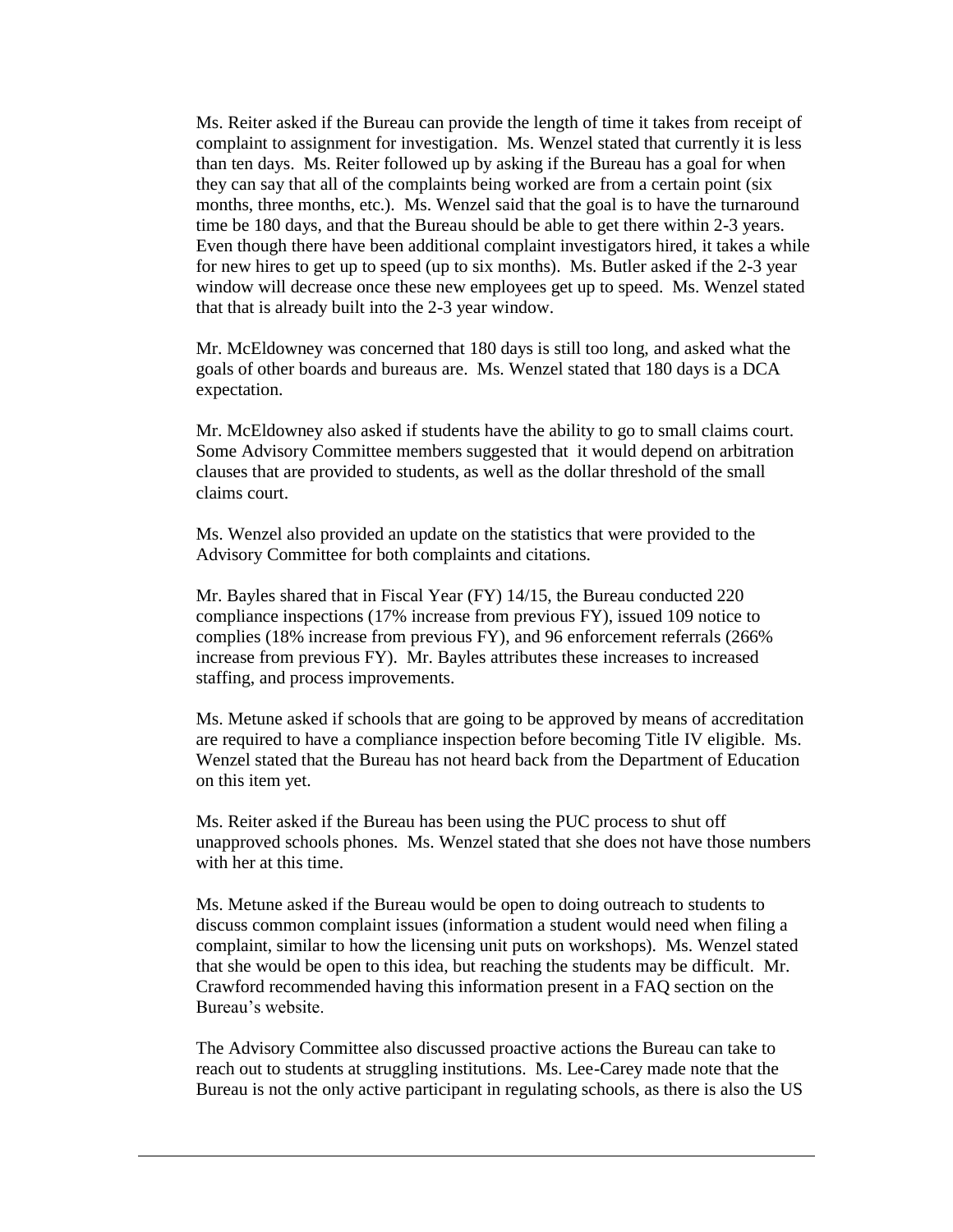Department of Education, and the school's accreditor. She believes that the Bureau should be mindful of staying within its statutory charge.

Mr. Bayles stated that the Bureau receives a list of schools on the US Department of Education's Heightened Cash Monitoring list. Along with this list the Bureau also receives a copy of the letter that school is sent, in order to provide details as to why the school is on the list. Mr. Bayles noted that being on a Heightened Cash Monitoring list is not always an indicator that a school needs to have a compliance inspection; however, if the school is having accrediting issues, an abundance of student complaints, or meets other criteria, the school will become a priority for the Bureau to inspect.

#### **(c). Licensing Report – Leeza Rifredi**

Mr. Crawford began by stating that having a breakdown of the licensing unit's numbers in a similar fashion as discussed with Mr. Bayles would be extremely beneficial. He also stated that it would be helpful to have information on the number of denials that the Bureau issues.

Ms. Rifredi reviewed the numbers that were provided to the Advisory Committee, and also reviewed updated numbers as of November  $1<sup>st</sup>$ . Ms. Rifredi noted there are 39 pending and 134 under review initial applications, 101 pending and 128 under review for renewal applications, 140 in process and 13 pending substantive change applications, and 19 in process and 2 pending for verification of exemption. She added that the application backlog has been decreasing. Ms. Rifredi believes this is due to staff training, process improvements, and the workshops that the Bureau is conducting.

### **(d). Student Tuition Recovery Fund (STRF) and Outreach– Alyson Cooney and Victoria Morales**

Ms. Cooney began by noting that she and Ms. Morales will be updating the Advisory Committee on both STRF and Bureau Outreach efforts. Ms. Cooney started by noting that the Bureau receives hundreds of emails and phone calls on a weekly basis, with a goal of responding to students during the same day to provide one-on-one consultation. She also noted that the University of San Diego (USD) has reached out to the Bureau to inquire about jointly putting on workshops for students who have been affected by a closed school. Ms. Cooney said that the Bureau has reached out to USD, but has not heard anything back.

In regards to outreach, Ms. Cooney added that since February the Bureau has attended ten outreach events, with two additional events planned in 2015. The Bureau is also working with DCA to create five, one minute videos. Topics include how to research a career, how to research a college, performing a college cost benefit analysis, what schools provide upon enrollment, and what to expect after graduation. The videos will go live in January 2016. This overall campaign will also include a social media component, as well as a revamping of the student page on the Bureau's website. In addition, the Bureau has recently partnered with several organizations that specialize in financial aid and counselling.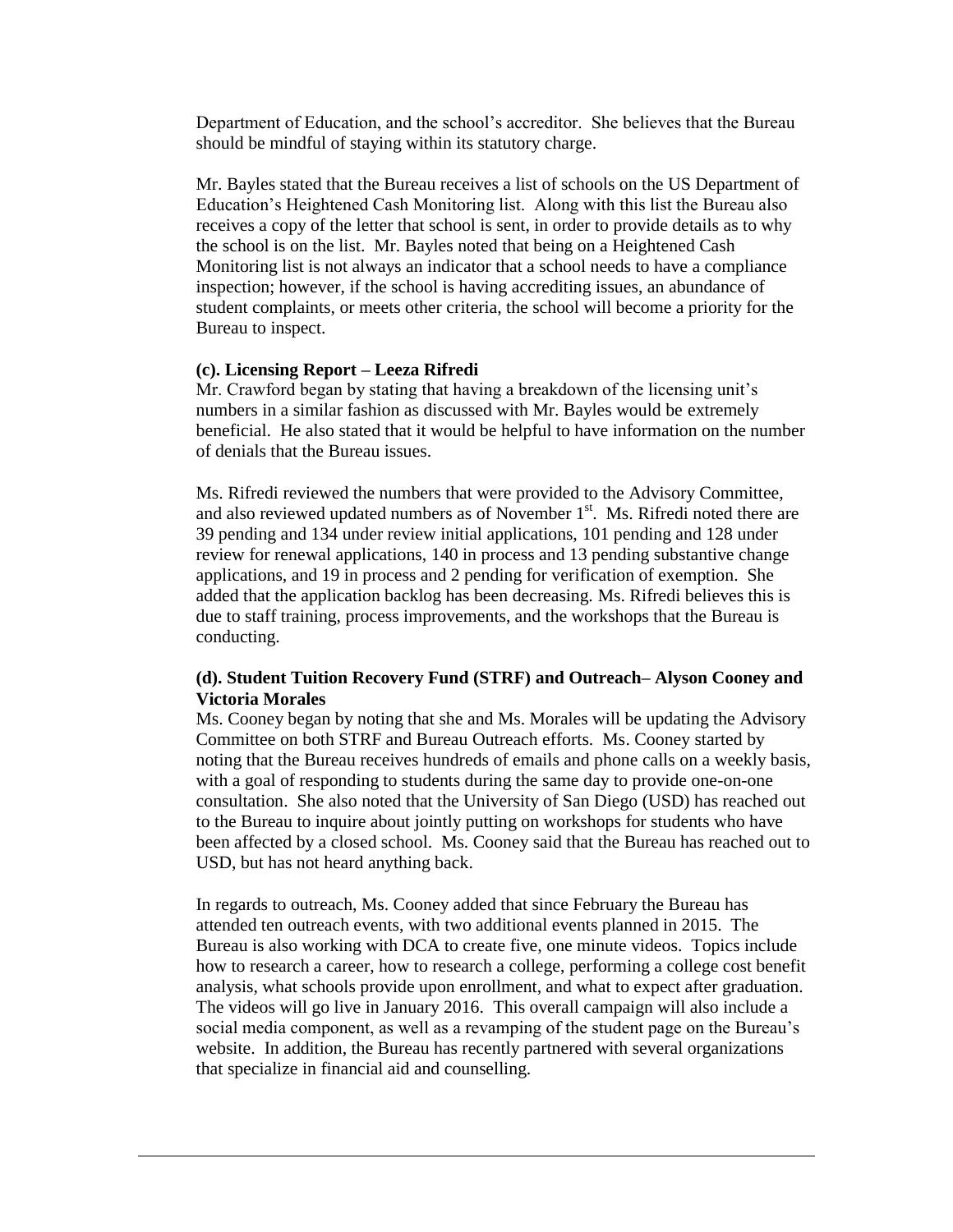Ms. Butler and Ms. Lee-Carey noted that it may be beneficial for the videos to have subtitles in alternate languages, as well as closed captioning. Ms. Reiter added that a potential video topic should be, "What do you do when things go wrong".

After finishing with Bureau's outreach efforts, Ms. Cooney and Ms. Morales began to speak on STRF. Currently there are 266 in-house STRF applications, of which 45 are awaiting loan discharge, 101 are waiting on additional information from students, leaving 120 that are actively are being worked. Currently there are 44 claims at the State Controller's Office waiting for a check to be issued. In regards to Corinthian, there have been 275 claims since the school has closed, 36 have been paid for a total of \$145,273.

Mr. McEldowney inquired on the number of claims that have been rejected, as well as additional information on the backlog of STRF claims. Ms. Cooney stated that she did not have that information with her, but it can be provided at future meetings. Ms. Morales stated that there is no backlog, and each claim has begun to be worked. Approximately 95% of claims are waiting for loan discharge.

Ms. Reiter mentioned the transfer of credit issue that was addressed at previous Advisory Committee meetings, and how the Bureau handles a situation where only some student credits transfer. Ms. Morales stated that the Bureau issues a pro-ratio refund to the student loan lender for a loan pay down (for any credits that did not transfer for the student's major). Ms. Reiter recommended reviewing the regulations to see if this is the proper way to handle these situations.

Ms. Lee-Carey inquired on the balance of the STRF fund. Ms. Wenzel stated that it is approximately \$28 million dollars.

Ms. Morales next provided the Advisory Committee an overview of the STRF process. Ms. Morales stated that she first verifies if the school that the student attended was an approved school, she then verifies if the student lived in California during the time of enrollment, there is then a check to see if the student has any private or federal student loans or if any cash payments have been made, she will verify the student ledger, ask for proof of attendance, then determine if there is an economic loss. There is then a summary created with the recommendation, which is then sent to Ms. Cooney for approval.

Ms. Metune asked Ms. Morales to discuss the loan discharge process. Ms. Morales noted that the loan discharge comes from the loan lender. The lender provides the student with a letter stating whether the loan has been discharged, and Ms. Morales asks for a copy of this letter to determine the student's economic loss. Ms. Metune followed up by asking approximately how many students who attended a Corinthian school have successfully had their loans discharged. Ms. Morales estimated that that number is around 95%.

Ms. Metune also recommended working with various legal aid organizations to ensure that students are being provided all the support and options possible.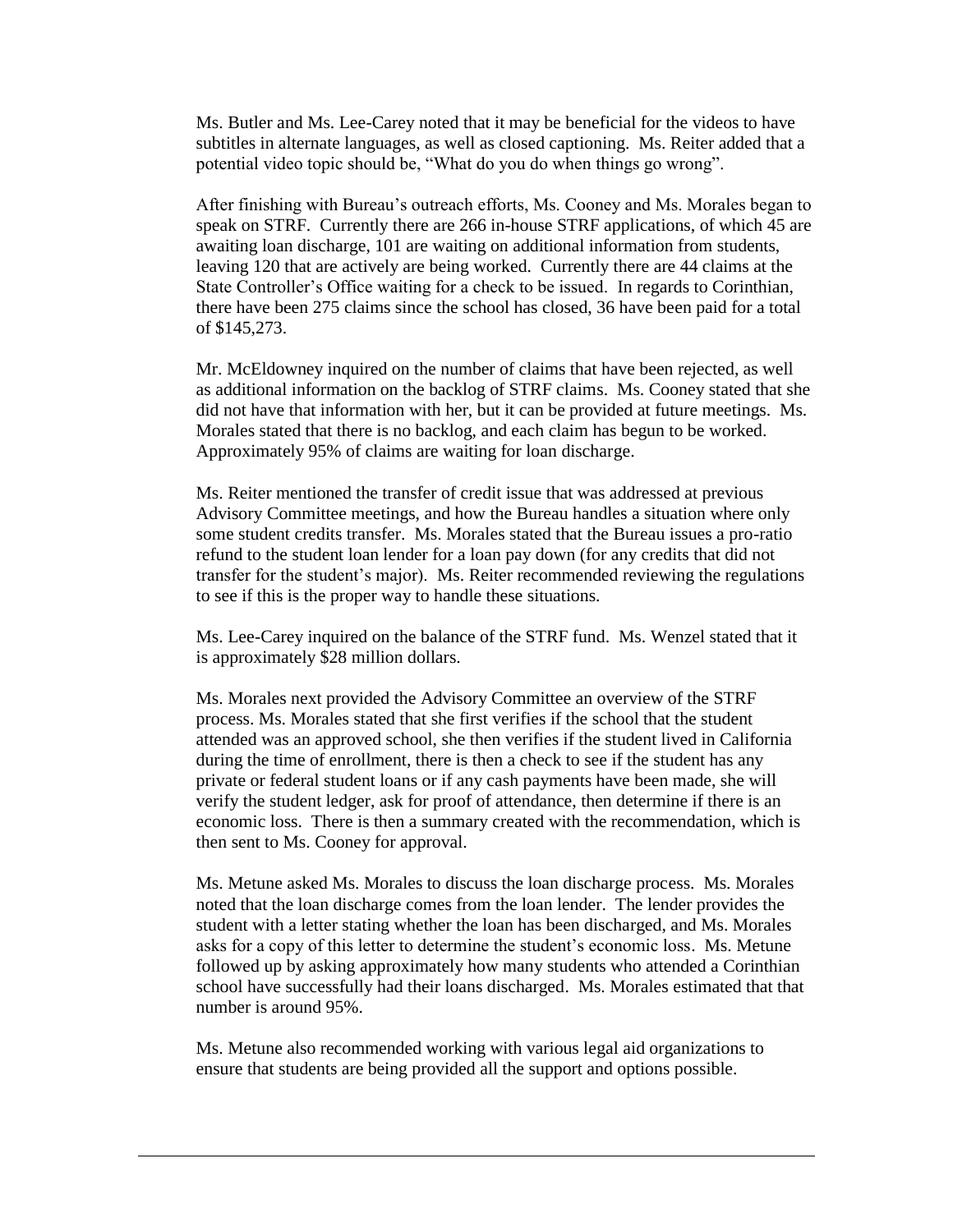Angela Perry, Public Advocates, requests a more thorough breakdown of enforcement backlog data, information on the procedures that the Bureau is using to reduce backlog, a more thorough breakdown of licensing backlog data, and information on the number of Bureau staff who are assigned to work on complaints and applications. Ms. Perry also recommends that the Bureau offer workshops that focus on student complaints or school closures, and she would also like to thank the STRF analyst who spoke with to the Advisory Committee, and finally recommends reviewing the closed school materials to make them easier to understand and potentially in alternate languages.

No further public comments.

Adjourned for lunch at 12:11p.m. Reconvened at 1:09 p.m.

Mr. Crawford reconvened the meeting by noting that there has been a request from Ms. Reiter to review the closed school guide that has been provided by the Bureau. Ms. Wenzel began by reviewing the Bureau's processes when it comes to school closures (both when an institution is cooperative and when it is not); the common theme being that the Bureau has staff within a close proximity of the school, reviewing future options with effected students.

Ms. Wenzel invited Robert Bayles, Enforcement Chief, to speak on the student survey that was provided to the Advisory Committee. Mr. Bayles stated that the Bureau has had a working group that has discussed the effectiveness and content of the student survey, and they are currently working on a draft of a new survey with the hopes of having it ready by the next Advisory Committee meeting. Mr. Crawford made the recommendation that the Bureau focus on using structured data when it comes to the next version of the student survey.

Ms. Reiter noted that the closed school guide is not up-to-date with current statute, and she is concerned that students aren't being provided all the information that they need. She also noted that it may be beneficial to have a paragraph near the beginning that discusses student rights under various scenarios (federal loan discharge, STRF, etc.) to help ease student confusion.

Mr. McEldowney asked what happens when a student can't get their records when the school closes. Ms. Wenzel stated that the Bureau exhausts all options in order to secure transcripts when a school closes before saying they have been unable to acquire the documents.

Mr. McEldowney also asked if the forms being discussed are in languages other than English and Spanish. Ms. Wenzel stated that the Bureau is going to be reviewing all forms and the languages that they are provided in.

Ms. Wenzel noted that she has been advised by legal counsel that review of these documents are not an agenda item, and that further discussion will need to take place when it is included on the agenda.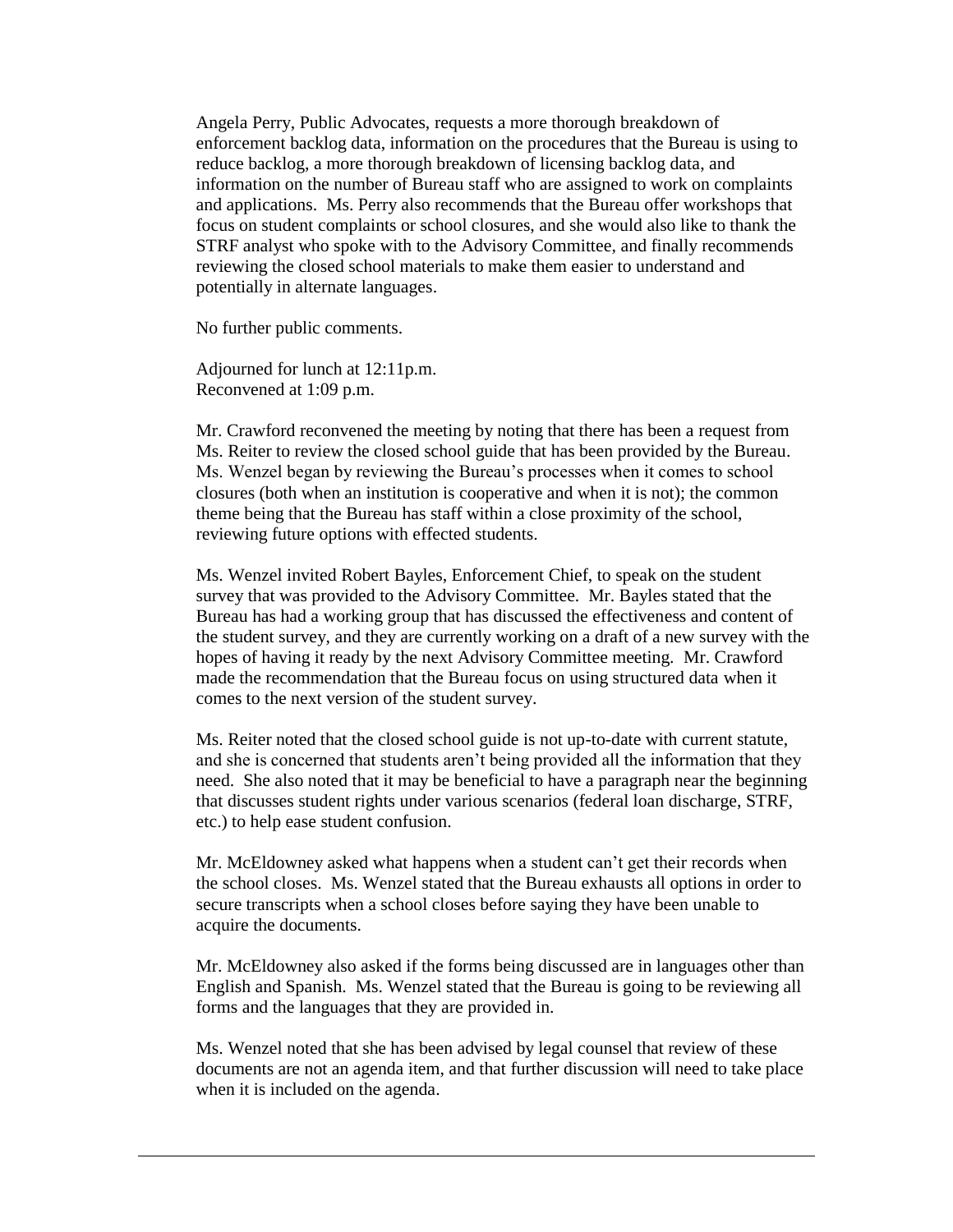## **Agenda Item #7 – Review and discuss the fee schedule in Ed. Code section 94930.5, pursuant to Ed. Code sections 94880(c) and 94931.5**

Matt Nishimine, DCA Budget Office, is present to discuss revenues that the Bureau derives from various fees. Mr. Nishimine began by stating that for the first quarter of FY 15/16 revenues have stabilized; however, the Bureau is operating with a structural deficit. This is a structural imbalance that is driving the fund to insolvency, and now is a good time to review the Bureau's fee structure.

Ms. Nishimine stated that while there is no formal recommendation from the Budget Office, there have been observations made as it pertains to fees. Currently the annual fee paid by institutions represents 85% of the Bureau's revenue. If adjusted, this will have the greatest impact on the Bureau's revenue. This fee is calculated by multiplying an institution's revenue by three-quarters of one percent, with a maximum cap of \$25,000. Some options that could be considered would be raising the cap, raise the percentage paid, or establish a fee minimum. Raising the percentage paid will affect all schools (though smaller schools may feel a greater impact), and adjusting the cap will affect the highest revenue schools. Other options may include removing the cap (though some larger school will end up paying over one million dollars each), or doubling the cap (which would produce approximately an additional three million dollars). Ms. Nishimine also noted that there currently is no minimum fee, and that there are 150 fifty schools that pay less than one thousand dollars in fees.

Mr. Nishimine stated that a second area for consideration would be the annual fee for institution branches (currently one thousand dollars). It was noted that Bureau shows that the workload for branches are similar to those of mains. Mr. Nishimine noted that some solutions may be raising the fee; creating a tiered system; tie the fee to revenues like the annual fee; or tie the fee to student populations. Currently there are approximately 400 branches with revenues of \$400,000.

An additional area reviewed by the Budget Office was the change in educational objective fees. Currently the fee is \$500 per application, and each application may include multiple changes (there is no limit for the amount of course changes on each application).

Mr. Nishimine stressed that fee levels should be commensurate with the workload of the Bureau, and opened the floor for questions.

Mr. Crawford asked if there is a reason that the Bureau has not requested a formal review of their fees (fee audit). Ms. Wenzel stated that the CPS report went into depth on the time/resources that it takes to perform tasks associated with each fee, and the Bureau uses this data for the budgeting process.

Ms. Reiter asked how soon a fee audit should be conducted, and when the Advisory Committee could expect to have data.

Mr. Nishimine stated that a formal fee audit typically takes a couple of months to complete, but perhaps it would be less with the Bureau given that there are only fifteen fees to review.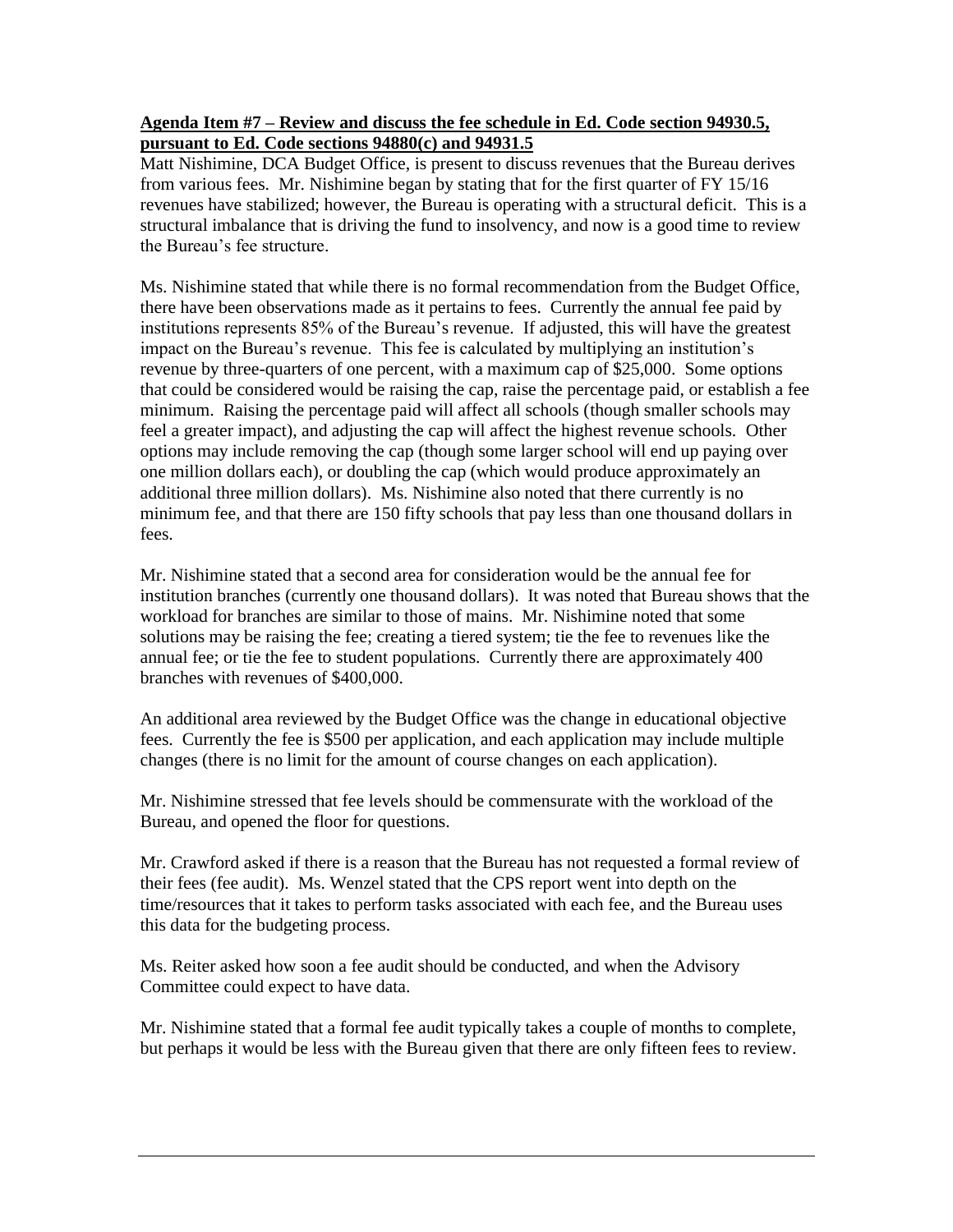Ms. Wenzel added that it is not entirely clear if the Bureau can raise fees through regulations, and if it was done through regulations, it can take up to 18-24 months. Ms. Lee-Carey added that it may be better to address this issue during sunset review.

Mr. McEldowney asked if the budget is based on expected fee income. Mr. Nishimine stated that that is not entirely true, since FY 13/14 the Bureau has added positions, going from roughly 60 positions, to 101. One of the main issues is that revenue that was supposed to come in from SB 1247 never materialized; the budget was based on those revenue projections.

Ms. Lee-Carey stated that non-accredited schools, though smaller, require a larger workload from the Bureau. These schools cannot afford a large fee, so having fees commensurate with workload may not be true in all scenarios.

Mr. McEldowney noted that he would be interested in seeing what the revenue increase would be if fees were raised by \$10,000.

Ms. Lee-Carey stated that there is an inequity in how fees are currently structured. She believes that there needs to be a review of how fees would impact schools that have various organizational structures (schools with multiple main locations, schools with main locations and multiple branches, etc.).

Ms. Reiter asked what the legal concern is for raising fees through regulations. Ms. Wenzel stated that the law allows for an adjustment to fees (which can be subject to interpretation) and that the Bureau needs to consider if this is an adjustment or a restructuring of fees.

Ms. Reiter asked if the Bureau should consider doing a complete fee audit, or pulling data from the CPS report. Mr. Crawford agrees, and believes that the Bureau should start by looking into the expense of conducting a fee audit.

Ms. Wenzel believes that there is now a direction of where this needs to go, and that this conversation will be continued at the next meeting.

No public comment.

## **Agenda Item #8 – Review of BPPE's Responses to Issues Raised by the March 2014 California State Auditor Report**

Ms. Wenzel began by providing an overview of the Bureau's audit, along with the audit recommendations, and responses. There were 33 recommendations, of which, currently seven remain open. Ms. Wenzel went on to review the open recommendations, and the Bureau's responses to each one.

Mr. Crawford asked Ms. Wenzel if there are any recommendation responses that the Bureau feels unsure about. Ms. Wenzel stated the recommendation around complaint prioritization still has work to do, due to the fact that there are outstanding regulations, and the IT system is not live yet.

Ms. Wenzel continued by reviewing each open recommendation, and explained the steps the Bureau has taken to fulfill the recommendation.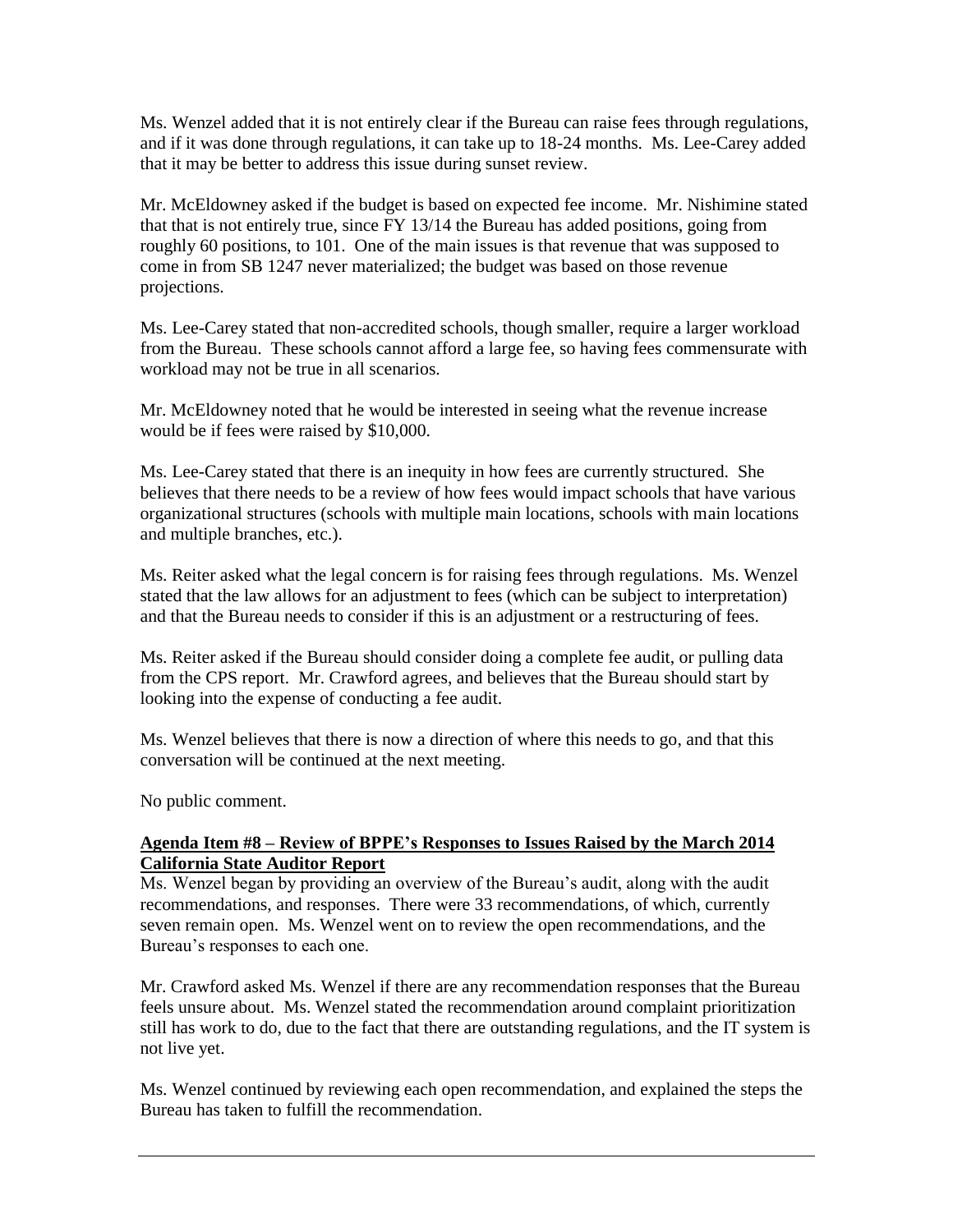Angela Perry, Public Advocates, would like to thank the Bureau for reviewing this information, and providing clarity to the audit process.

Ms. Wenzel added that once the Bureau receives feedback from their submissions to the auditor, the information will be on the next Advisory Committee agenda.

#### **Agenda Item #9- Regulatory Update**

## **(a). Accreditation Regulations (Title 5, California Code of Regulations Sections 70000, 71400, 71650, 75150 (proposed changes), 71105, 71105.5, 71410, 71471, 71775, 71775.5, 74240, 74250, 75140 (new))**

Ms. Wenzel stated that the Accreditation Regulations are currently at the Office of Administrative Law, and the Bureau expects to hear back on them by November 23, 2015.

### **(b). Reports (Title 5, California Code of Regulations Sections 74110, 74112)**

Ms. Wenzel noted that the 15 day notice of modified text has just been completed, and that the Bureau is currently reviewing comments that were received. The Bureau will be sending out an additional 15 day notice of modified text in the near future.

Mr. McEdlowney asked if the modified text was available for public comment for forty-five days. Ms. Wenzel stated that they were not.

**(c). Student Tuition Recovery Fund (Title 5, California Code of Regulations Sections 76000, 76020, 76120, 76130, 76200, 76210, 76212, and 76215)**  Ms. Wenzel stated that the STRF regulations are going through internal review, and currently there is no estimate on when a public notice will occur.

**(d). Compliance Inspection and Complaint Prioritization (Title 5, California Code of Regulations Sections 75200 (proposed changes), 75210 and 75300 (new))**  Ms. Wenzel noted that this regulation package is also going through internal review, and there is no estimate on when a public notice will occur.

Angela Perry, Public Advocates, wanted to thank the Bureau for considering Public Advocates' comments, in-particular around gainful employment and the reports regulations. Ms. Perry added that the 21 day requirement for gainful employment is too short, and recommends a 45 day window.

No further public comment.

### **Agenda Item # 10 – Potential Dates and Agenda Items for 2016 Meetings**

The Advisory Committee reviewed the proposed 2016 meeting dates, with individual members making note of any known schedule conflicts. Ms. Wenzel also reviewed the expectations surrounding agenda meeting topics, as well as the process the Bureau takes to create the agenda and meeting materials.

No public comment.